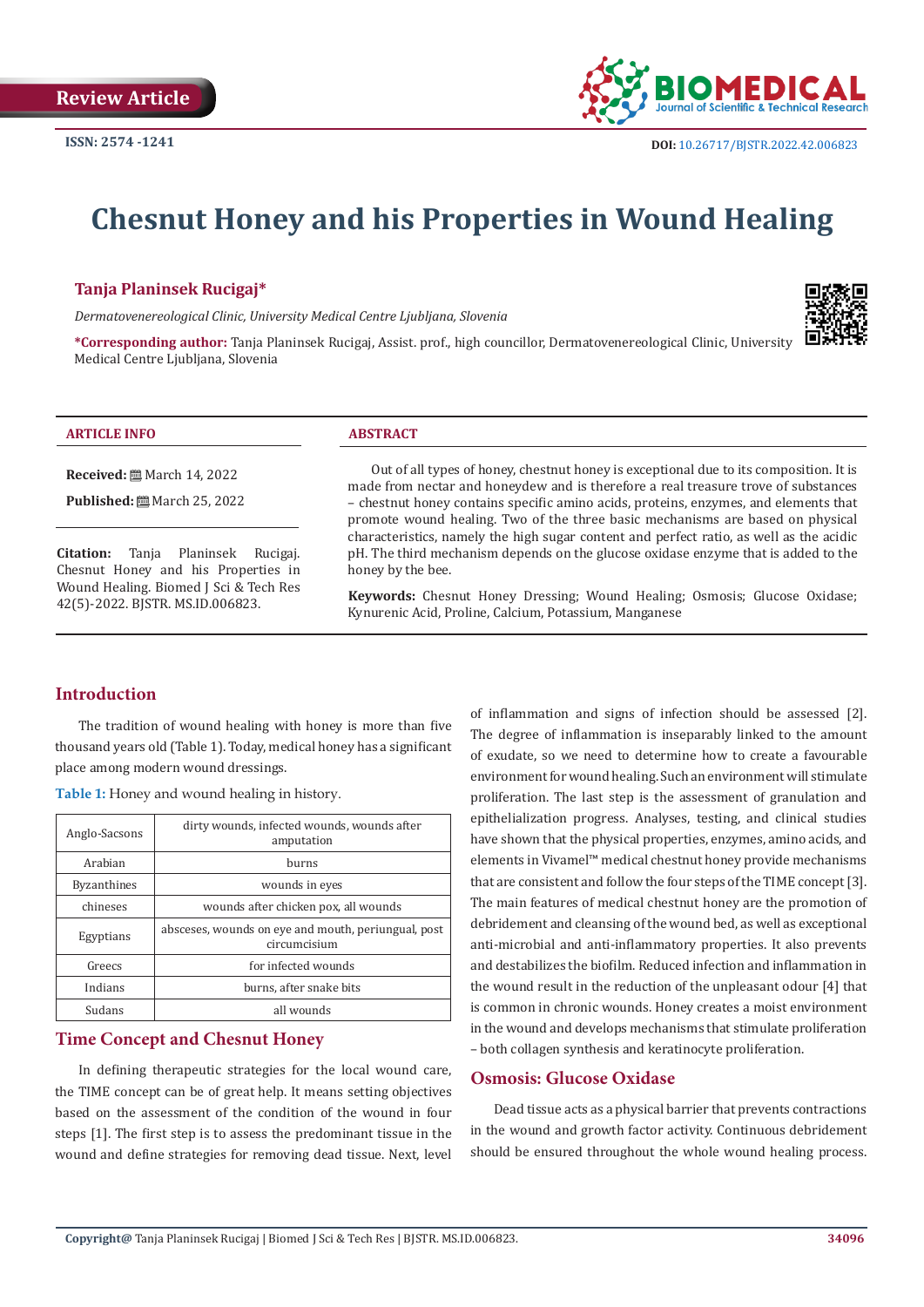The main mechanism of autolytic debridement is osmosis [5]. Honey as a saturated sugar solution causes osmosis and increases perfusion in the wound. This softens and dissolves the nonvital tissue without pain. The osmotic activity of honey in the wound massively attracts macrophages and lymphocytes and thus stimulates a local immune response. Stimulated proteolytic debridement is another proof of how exceptional medical chestnut honey actually is. The bee adds the Glucose oxidase enzyme from its hypopharyngeal gland to the honey. In mature honey, the enzyme is inactive and is activated when fluid is absorbed by honey [6]. It then catalyses a reaction in which hydrogen peroxide is formed. This activates proteases that break down necrotic tissue. Inflammation, oedema, and pain are reduced [7].

# **Anti-inflammatory Action: Glucose Oxidase and Kynurenic Acid**

The anti-inflammatory action of medical chestnut honey is also based on the complex mechanism of the antimicrobial action [8]. Osmotic activity of sugars in honey dehydrates bacteria and creates a basic bacteriostatic effect. Combined with the acidic pH, it establishes an environment in the wound, in which pathogens are unable to reproduce. When honey is diluted and the mechanism conditioned by the physical properties of honey fades away [9], the enzymatic capacity of honey is activated. Glucose oxidase triggers a reaction between glucose, oxygen, and water, in which gluconic acid and hydrogen peroxide are formed. These two substances lower the pH value additionally [10]. Scientists have confirmed another remarkable property of chestnut honey – its content of kynurenic acid which has the ability to destabilize and prevent biofilm formation in the wound [11]. Kynurenic acid affects the molecules that bacteria use for intercellular communication –

**Table 2:** Characteristics of different honey in wound healing.

Quorum Sensing (QS).

#### **Acidic pH: Proline, K, Ca, and Mn**

Chestnut honey stands out due to its high content of potassium, manganese, and calcium. The combination of these elements together with the proline amino acid stimulates collagen formation [12]. The effect of this combination of elements is further enhanced by polyphenols, which establish and maintain oxidative balance in the tissue. Proliferation is promoted by the slow release of hydrogen peroxide but both basic physical properties of honey are also important. Acidic pH regulates the number of matrix metalloproteinases and prevents their excessive multiplication, which prevents the breakdown of collagen. Natural sugars provide cells with energy. Cell proliferation and migration can proceed smoothly in a moist environment [13]; if the epithelialization is uninterrupted, the wound will heal without scarring.

#### **Wound Healing and Chesnut Honey**

Complications in wound healing due to resistance of bacteria to classical antibiotics stimulated biomedical research of potential use of chestnut honey for the preparation of wound dressing. Chestnut honey is already well established in modern wound dressings owing to its excellent physical characteristics (Table 2). Research shows that wounds heal three to five times faster in a moist environment compared to wounds that dry out. Therefore, in the last two decades [14], experts have focused on the study of materials and the development of dressings to ensure optimal conditions with adequate moisture and temperature in the wound. In the process of wound healing, it is crucial to establish a moist environment as soon as possible and use appropriate dressings to promote the healing process.

|                                  | MANUKA Medihoney™ | <b>BUCK WHEAT Melmax™</b> | <b>CHESNUT Vivamel™</b> |  |  |  |
|----------------------------------|-------------------|---------------------------|-------------------------|--|--|--|
| <b>EFFECT ON HEALING PROCESS</b> |                   |                           |                         |  |  |  |
| Tissue cleaning                  | Yes               | Yes                       | Yes                     |  |  |  |
| Moist wound environment          | Yes               | Yes                       | Yes                     |  |  |  |
| Reduce wound odour               | Yes               | Yes                       | Yes                     |  |  |  |
| PEROXIDE ANTIMICROBIAL ACTION    |                   |                           |                         |  |  |  |
| Glucose oxidase (Gram negative)  | no                | Yes                       | high                    |  |  |  |
| NON-PEROXIDE ANTIMICROBIAL       |                   |                           |                         |  |  |  |
| <b>ACTION</b>                    |                   |                           |                         |  |  |  |
| methylglyoxal (Gram positive)    | high              | no                        | no                      |  |  |  |
| BEE DEFENSINE-1 (Gram positive)  | no                | yes                       | yes                     |  |  |  |
| PHENOLIC COMPONENTS              |                   |                           |                         |  |  |  |
| (Gram negative)                  |                   |                           |                         |  |  |  |
| pH of honey                      | yes               | yes                       | yes                     |  |  |  |
| HIGH SUGAR CONTENT               |                   |                           |                         |  |  |  |
| (osmotic action)                 | yes               | yes                       | yes                     |  |  |  |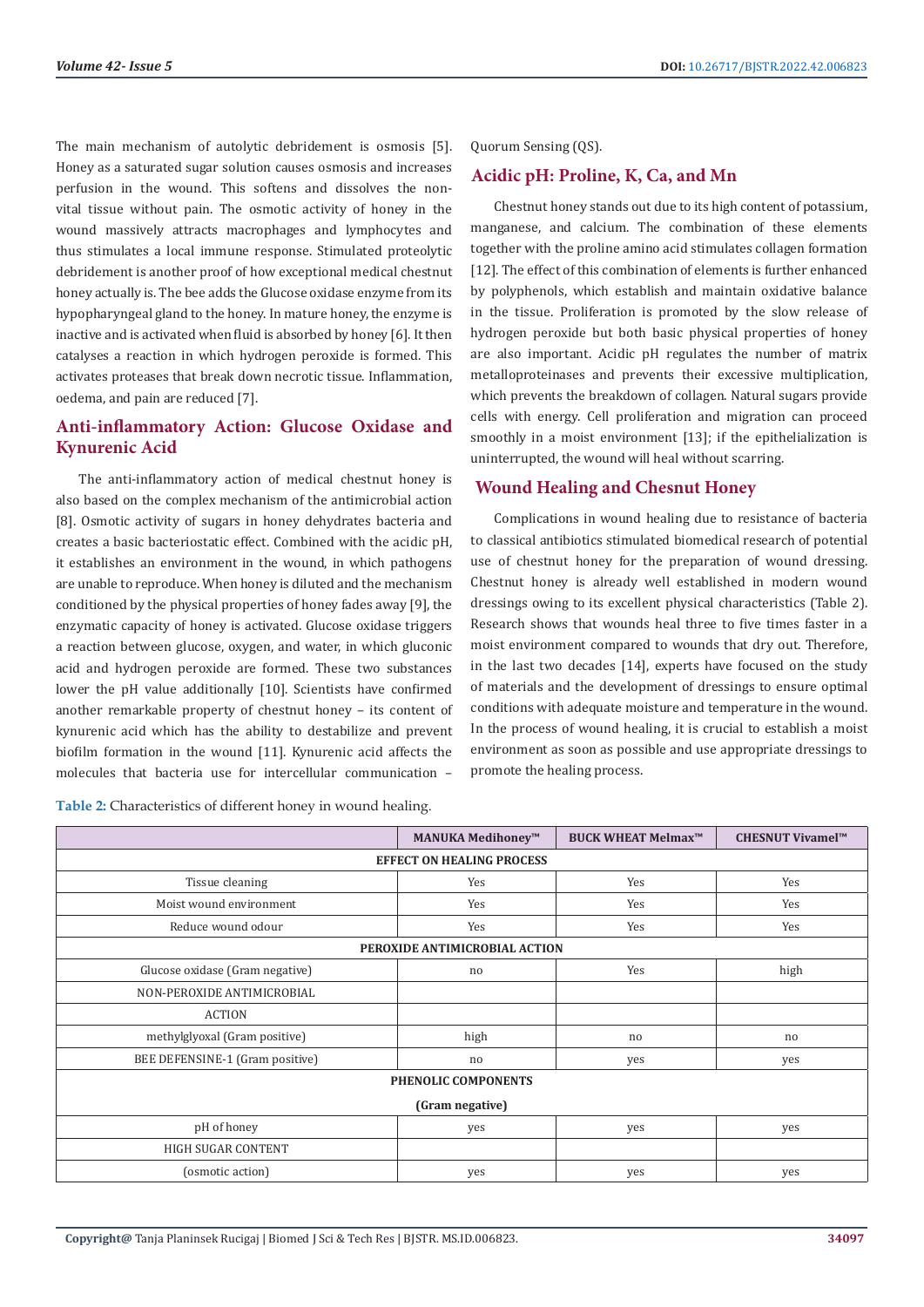| <b>EFFECT ON ANTIBIOTIC RESISTANT</b><br><b>BACTERIA</b> |           |             |           |  |  |  |
|----------------------------------------------------------|-----------|-------------|-----------|--|--|--|
| MRSA, VRE effective                                      | yes       | yes         | yes       |  |  |  |
| <b>EFFECT ON BIOFILM</b>                                 |           |             |           |  |  |  |
| <b>BIOFILM</b> destabilization                           | yes       | yes         | yes       |  |  |  |
| <b>ACTION OF WOUND HEALING</b><br><b>PROMOTION</b>       |           |             |           |  |  |  |
| H202 - promote tissue formation                          | no        | yes         | yes       |  |  |  |
| PROLINE - essential for collagen synthesis               | no (data) | yes (low)   | very high |  |  |  |
| POTASSIUM – enzyme cofactor for collagen synthesis       | no (data) | yes (added) | very high |  |  |  |
| MANGANESSE – enzyme cofactor for proline synthesis       | no (data) | yes (low)   | very high |  |  |  |

The effects of medical chestnut honey are:

- **-** Enable moist healing of wounds,
- **-** Decrease the possibility of wound infection,
- **-** Destabilizes and prevent biofilm,
- **-** Reduce unpleasant odor,
- **-** Stimulate the cleaning of necrotic tissue, due to osmotic activity of honey,
- **-** Stimulate granulation and epithelization,
- **-** Stimulate healing without leaving scars,
- **-** Vicinity of the wound remains unaffected.

**1.** Honey is a saturated sugar solution that establishes and maintains a moist environment in the wound. Moist wound healing shortens the inflammatory phase [15], reduces the microbial burden, maintains an adequate level of growth factors, and accelerates collagen synthesis and epithelialization from the wound edges. The ratio of fructose to glucose also determines the viscosity of honey. Due to its perfect viscosity, chestnut honey can cover the wound bed quickly and completely, protecting it from external influences. Chestnut honey is the active ingredient in Vivamel™

**Table 3:** Results of the study.

wound dressings. Nonetheless, the carrier material of the dressing also plays an important role in establishing and maintaining moist environment in the wound. It can be non-absorbent or it can bind microbes and dead cells into its structure. When choosing the most appropriate type of the chesnut honey dressing, consider the amount of exudate [16]. There is more of it in the inflammatory phase, therefore, the Chesnut honey alginate dressing with high absorption capacity is most propriate.

In the granulation phase, the amount of exudate decreases, but we strive for a lower frequency of dressing changes, so we still need an absorbent carrier material [17]. The polyurethane foam with medical chestnut honey is the perfect choice. In the epithelialization phase, the wound exudate is weak or non-existent, therefore the non-absorbent Chesnut honey contact mesh is dressing of choise. Undilutedmedical chestnut honey is used as a primary dressing or added to others for a more intense activity. Wound dressings with Chesnut honey have been proven to not have an effect on blood sugar levels, so their use in diabetics is completely safe, as is in infants. The only contraindication is honey allergy, but we also recommend caution in people with bee venom allergy. According to Vincent Falanga's classification, we assessed the progress of healing with the appearance of the wound bed and pain. The results are shown in (Table 3).

| <b>Wound Bed</b>               | At the Begin of the Study                                                              | After 1. Week                            | At the End of the Study<br>(after 14. Days) | Pains                 |
|--------------------------------|----------------------------------------------------------------------------------------|------------------------------------------|---------------------------------------------|-----------------------|
| Group 1: Vivamel™ Tosama       | C <sub>3</sub> -5 wounds<br>$C2 - 9$ wounds<br>B <sub>2</sub> -2 wounds<br>B3-3 wounds | B <sub>2</sub> -11 wounds<br>A2-8 wounds | B <sub>2</sub> -11 wounds<br>A2-8 wounds    | 4 patients have pains |
| Group 2: AMD Foam<br>Covidien™ | C <sub>3</sub> -16 wounds                                                              | C <sub>2</sub> -8 wounds<br>B2-8 wounds  | B2-8 wounds<br>A2-8 wounds                  | noone have pains      |

**2.** Six cases of venous leg ulcers that had been present from 8 to 12 years were included in a case study. The ulcers measured 817 square centimetres in total, the smallest with a surface area of four square centimetres, while the largest measured 400 square centimetres. In only six weeks of treatment, the wounds decreased by an average of 32 percent. The smallest wound healed after three dressings. The wounds were dressed every three to four days. Before the start of the treatment with polyurethane foam with chesnut honey, all the wounds exhibited fibrin. After only two to three dressings of the polyurethane foam with medical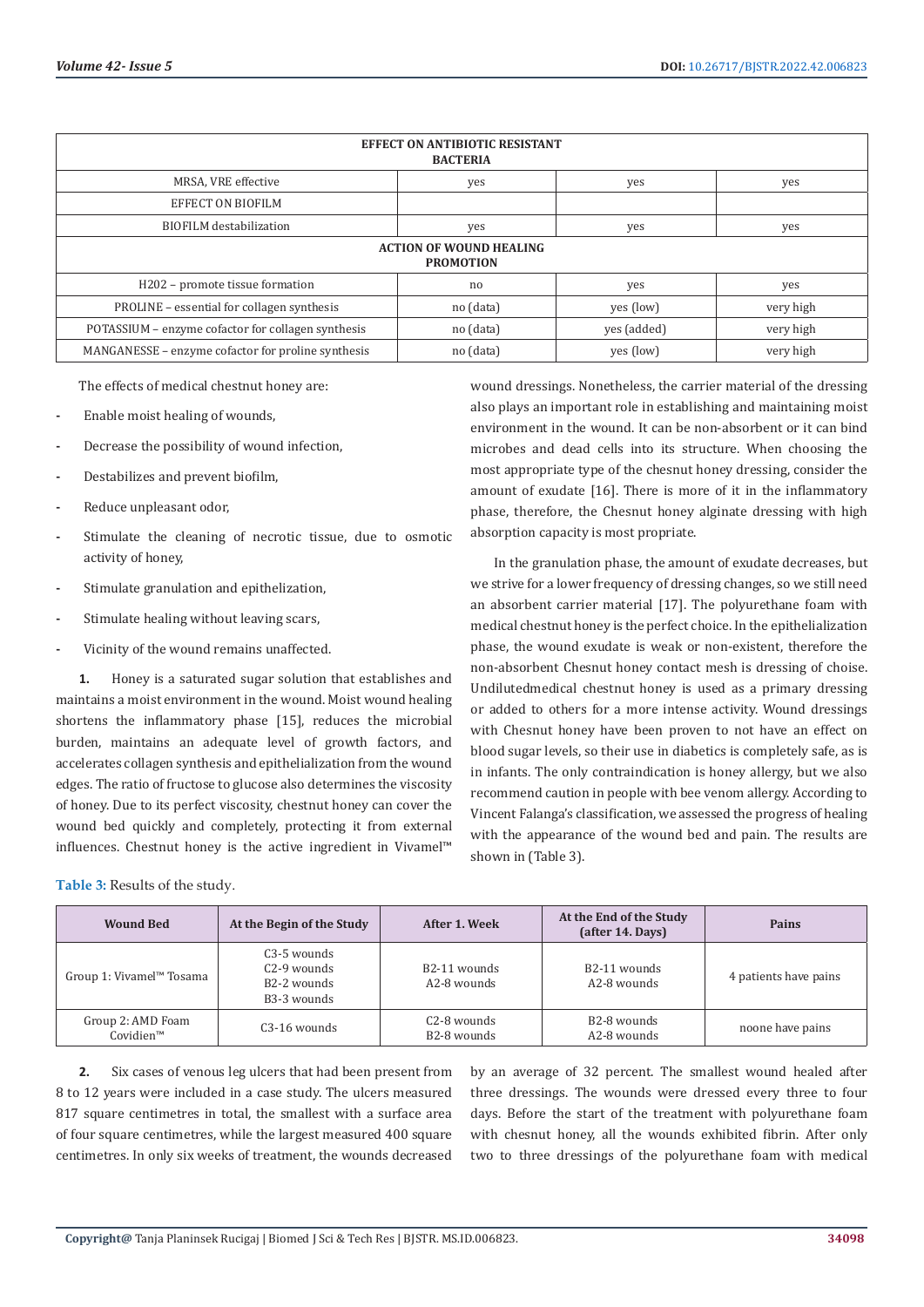chestnut honey, the wounds were clean [18]. After six weeks, the predominant type of tissue in the wounds was granulation tissue and epithelization were progressing nicely from the edges. Venous leg ulcers are painful wounds, so the pain level was also monitored according to an analogue scale. On average, the patients assessed their pain level to be 8 before the treatment with polyurethane foam with chesnut honey and 3 at the end of the observation.

**3.** We usually use foams to treat wounds once wound bed is clean, that is, for the granulation phase. In our case study, at 7 venous leg ulcers, we used medical chestnut honey foam on ulcers whose wound beds were classified as C3 by Falanga´s classification [19]. Within 14 days, the wound beds of all wounds became B3. Medical chestnut honey foams have also been shown to be suitable for debridement and promoting granulation.



**Figure 1:** Before treating.





**4.** In case study we treated the patient with venous leg ulcer on all circumferences of the lower two thirds of the left shin, where wound bed was A2 according to Falanga classification [20]. After 14 days of applied alginate dressing with medical chestnut honey on the half of venous leg ulcer and hydrofiber dressing with silver to the other half of venous leg ulcer [21], the erosions epithelized and healed faster on the side where we used medical chestnut honey (Figures 1-4).



**Figure 3:** Lateral half of ulcertreated with hydrofibre dressing after 14 days.



**Figure 3:** Medial half of ulcer treated with dressing with honey after 14 days.

# **Our Experiences**

We evaluated effects on healing and pain in 19 C2-3 venous leg ulcers treating with medical chestnut honey alginate versus 16 C3 venous leg ulcers treating with PHMB foam 14 days [22].

## **Conclusion**

Complications in wound healing due to resistance of bacteria to classical antibiotics stimulated research of use of chestnuthoney for the preparation of wound dressing. Chestnut-Honey is enables moist wound healing. High sugar content in honey causes osmotic action which is undesirable environment for microorganisms growth. Honey has antimicrobial effect on a variety of microorganisms including the resistant strains. It also promotes debridement, boosts immune system, has anti-inflammatory and antioxidant activities, stimulates wound regeneration and prevents malodor. Manifestation of honey's antimicrobial activity is through